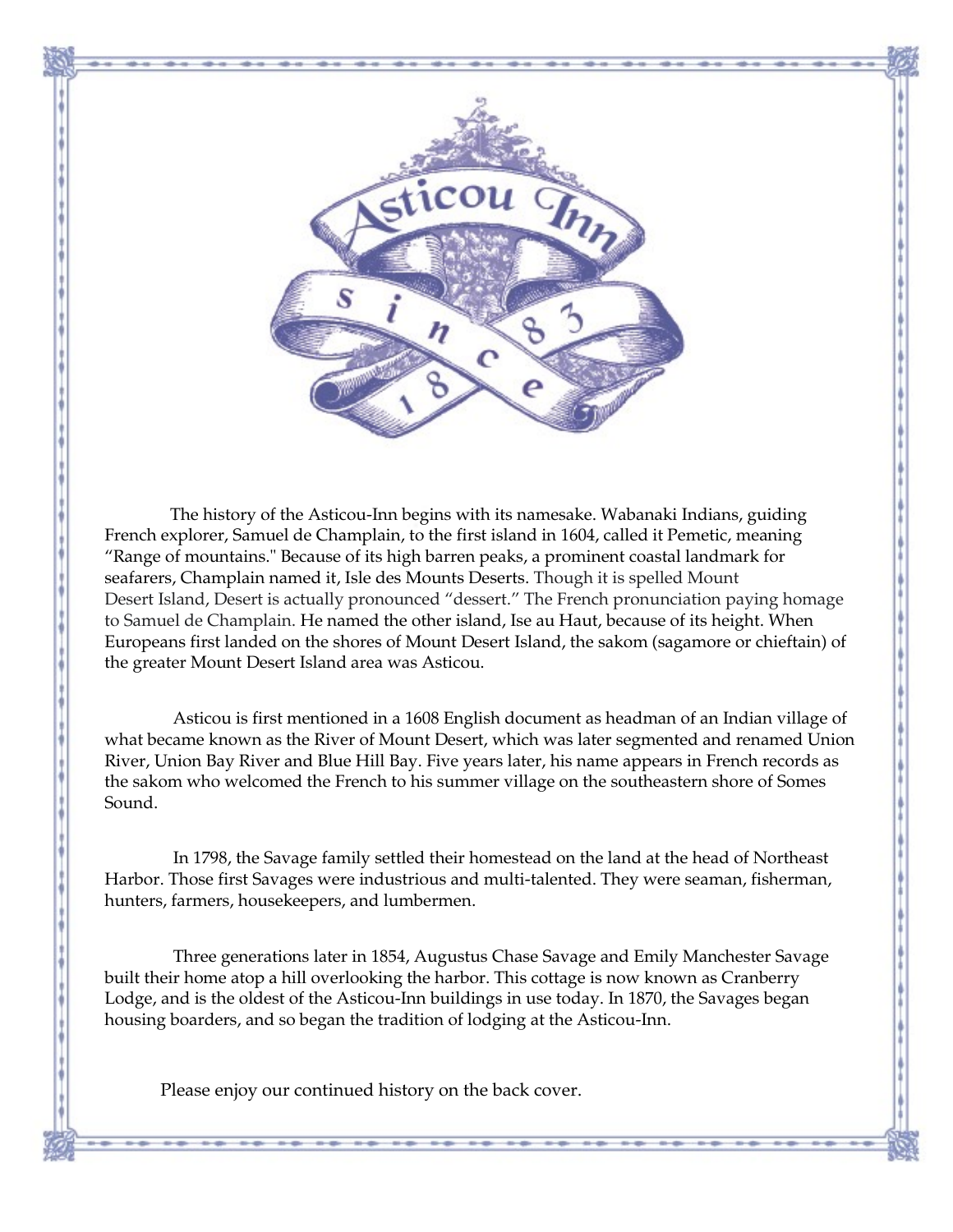### *Soups & Starters*

**Lobster Stew** Cup \$18 Bowl \$32

Fresh lobster meat, in a rich sherry cream broth **New England Smoked Seafood Chowder** 

Cup \$18 Bowl \$32

Award winning chowder, local smoked baby shrimp, native haddock, clams, corn, potatoes and cream

**Tomato Bisque V/GF** Cup \$12 Bowl \$19 Velvety tomato based soup with fresh basil

**Maine Peekytoe Crabcakes** \$29 Three fresh Maine crabcakes from Blue Hill bay, lemon, served with garlic dill aioli

### **Burrata and Basil Caprese** \$19

Fresh mozzarella, roasted heirloom tomato, melted burrata, balsamic drizzle, pesto, with garlic crostini

### **Gulf Shrimp Shooters** \$24

Six gulf shrimp, served with spicy gazpacho, mango, and cilantro lime sauce

### **Thai Coconut Curry Mussels GF** \$22

Local Bluepoint mussels, sauteed with coconut curry, cucumber, tomato, with Thai basil

# *Stone Fire Flatbread*

### **Caprese V** \$22

Tomato basil sauce, fresh mozzarella, parmesan basil chiffonade

**Brie & Arugula V** \$26 Sliced brie, apples, and walnuts with a honey drizzle

### **Blueberry Chicken Barbeque** \$26

Grilled chicken breast, with local blueberry barbeque sauce, jalapeno, red onion, melted Gouda

**GF** –Gluten Free options available **V** - Vegetarian **VG** -Vegan

Consuming raw or uncooked meat, poultry, seafood, shellfish or eggs may increase your risk of foodborne illness. Before placing your order, please inform your server if any person in your party has a food allergy

## *Salads*

*Add grilled chicken breast (\$14), six Gulf shrimp (\$20), or pan seared Gulf of Maine salmon (\$22)*

#### **Bloomsdale Baby Spinach V/GF** \$21

Lakeside Farms' baby spinach, blue cheese candied pecans, red onion gastrique, with a whole grain mustard vinaigrette

### **Traditional Caesar V** \$19

Baby romaine hearts, shaved parmesan, garlic crostini, with a classic Caesar dressing

### **Acadian Salad VG** \$16

Locally sourced greens, Backyard Farms heirloom tomato, seasonal vegetables, with your choice of dressing

### We offer our homemade dressings:

Blueberry horseradish, House herb Vinaigrette, Buttermilk blue cheese, Pesto vinaigrette, Classic Caesar

## *Specialty Popovers*

### **Lobster Popover** \$52

Maine Lobster sauteed in butter and fresh dill

### **Chicken Salad** \$28

Chicken, dried cranberries, with fresh apple

### **Vegetarian Popover V** \$24

Sauteed broccoli, carrots, kale, garlic, with melted Vermont Cheddar

## *Popovers \$12*

*Two popovers served with butter & Maine* 

*strawberry or blueberry jam*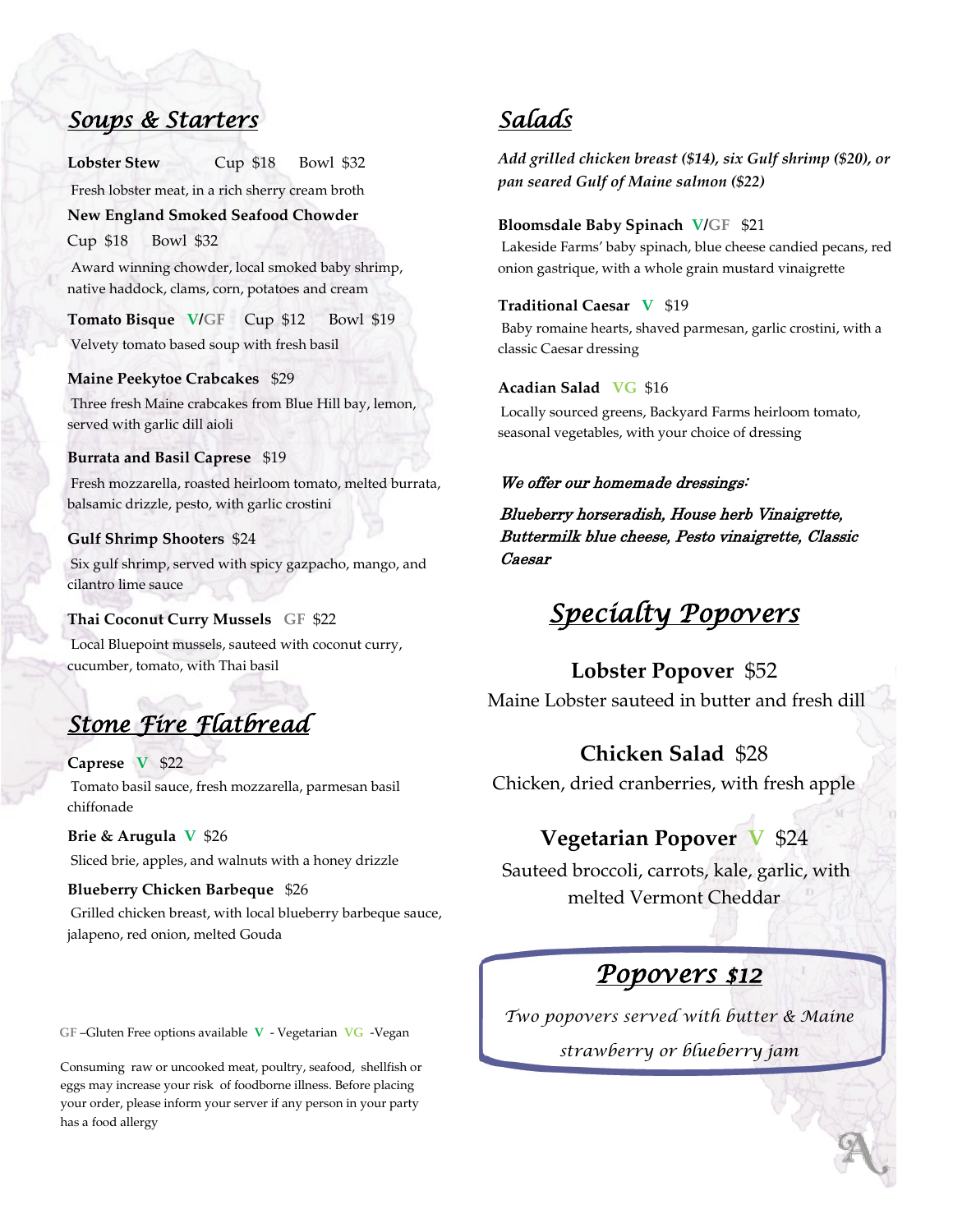## *Special Entrées*

### **Chargrilled Filet Mignon GF \$**56

Cabernet demi glaze, with cheddar mashed potato and asparagus

### **Chicken Marbella** \$38

Grilled boneless chicken breast, olives, brown sugar, white wine, prunes, garlic, capers, with fresh vegetables and basmati rice

### **Golden Garam Masala Chick Pea Cakes V** \$36

Seared chick pea cakes, with pumpkin, lime, cilantro, garlic, red pepper, curry coconut cream served with fresh vegetables

### **Shrimp Unami \$**48

Six gulf shrimp, ginger, edamame, peppers, portabella mushrooms, sesame, Nuoc mam, baby spinach, with soba noodle, served in an Asian broth

## *Light Fare*

*Sandwiches offered with your choice of Cape Cod chips, Primavera pasta salad, or Penobscot French fries* 

### **Harbor Side Pub Burger** \$21

Char-grilled 7 oz Braveheart Farm Black Angus patty, with apple wood bacon, sliced cheddar, lettuce, tomato, red onion, served on a kaiser roll

### **Maine Lobster Roll** \$42

Maine lobster, lightly tossed in mayonnaise, served on a golden toasted roll

### **Chicken Salad Wrap** \$19

Grilled chicken breast, tossed with cranberries, apples, celery and mayonnaise wrapped in a spinach tortilla

### **Fresh Fish Tacos** \$24

2 tacos with marinated pan seared fresh Maine haddock, cilantro slaw, lime crème fraiche drizzle, with side of tomato salsa

### **Garden Burger V** \$21

Vegetarian burger with mixed vegetables, garlic, spices, fresh salsa, guacamole, lettuce, tomato and red onion

## *Dessert Selections*

**Dickens Farms Raspberry Pie V \$12 Flourless Chocolate Torte With Chocolate Ganache GF \$14 Wild Maine Blueberry Crisp V \$14 Whole Bean French Vanilla Ice Cream GF \$8 Blueberry Pomegranate Sorbet GF \$8**

At the Asticou-Inn, we are inspired by fresh ingredients from the coast of Maine. Our Executive Chef Louis Kiefer works with local farmers, foragers, and fishermen to provide a true taste of Maine.

Special thanks to: Dickens Farms, Madison Farms, Backyard Farms, Dorthea Farms, Swango Farms, White Oak Farms, Green Thumb Farms, Irving Farm